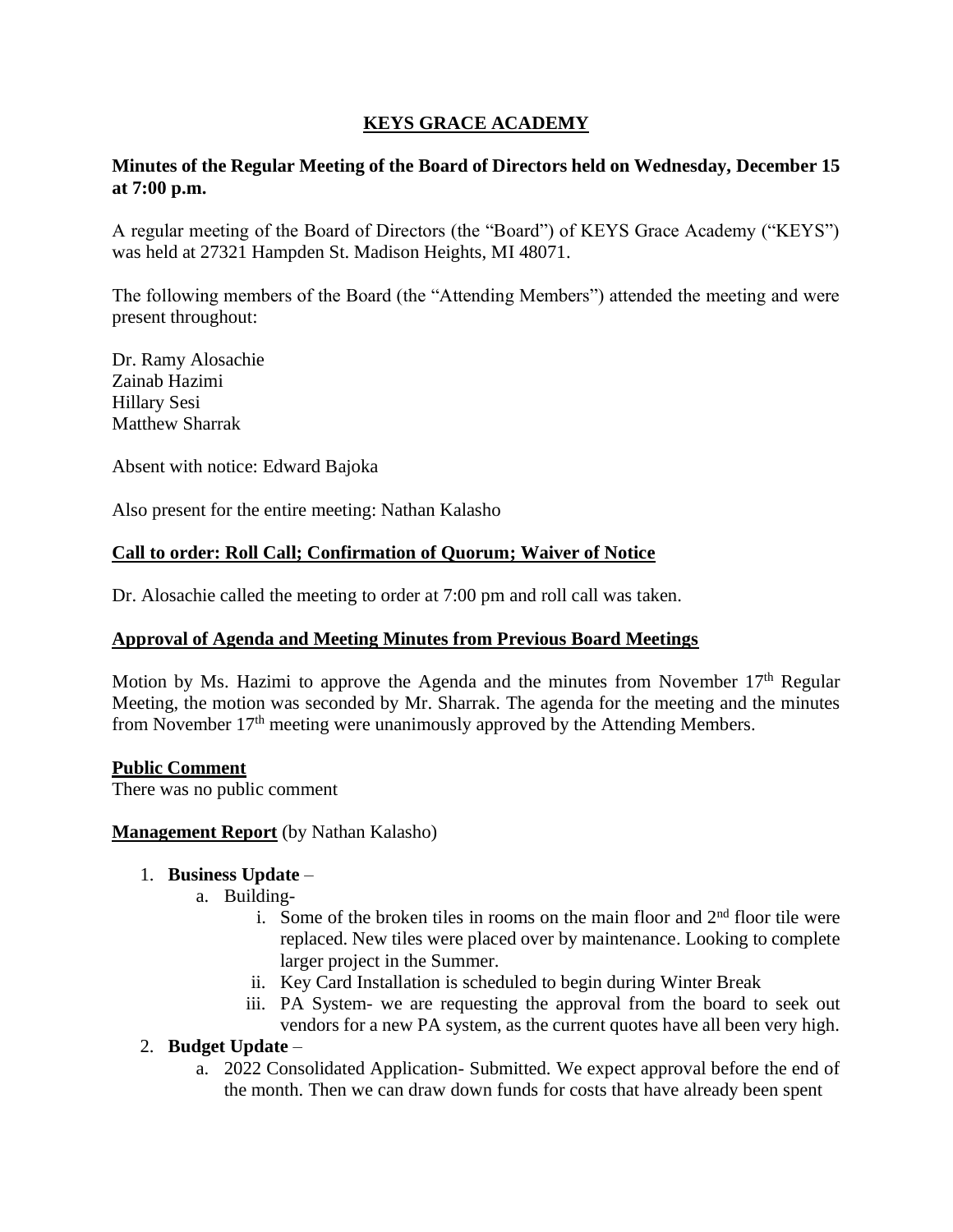- b. ESSER II- Approved. We have added a number of items based off of the admin's needs assessment. We anticipate needing to amend this several times over the course of the year. ESSER III was also budgeted and submitted, but not yet approved.
- c. December State Aid and Financials were presented and discussed with the board.

## 3. **Personnel Report**

a. Mr. Kalasho presented the board with the personnel report. Two new paras were hired. We are still actively looking for: 2<sup>nd</sup> Phys Education Teacher, Middle School Dean, Social Worker, and a few more paraprofessionals.

# **Information Items**

- 1. Virtual Learning- another good month. 46 students currently working remotely through the edgenuity, monitored by an instructor.
- 2. Stakeholder Surveys on ESSER and Vaccine Clinic- presented the board with data from the surveys. Highlights include: 44% of families surveryed were interested in partaking in a vaccine clinic. 56% of families surveyed were not interested. Families overwhelmingly feel that the academy needs to address the learning loss suffered during Covid, as well as social, emotional well-being (85%). Most families prefer to see their child assisted through tutoring or summer school programs provided by the district. About 3% of families were interested in volunteering and 92% asked for additional counseling. Overall parents were most concerned about the learning loss during the pandemic and are asking for additional social emotional support.
- 3. Students and Teacher of the Month- presented. All students of the month were awarded with a \$25 gift card. Ms. Linda was the teacher of the month.
- 4. Curriculum Development- KG curriculum complete. Next meeting is in January.
- 5. Events- Currently in Winter Spirit Week, with crafts planned throughout the week. Staff had ALICE training with the Madison Heights Police Department. ACC and ACCESS have been supporting our students with counseling the last couple of weeks.
- 6. Chromebooks and Teacher Devices- ECF approved chromebooks were delivered earlier this month, and staff also received their new work stations/laptops.
- 7. School Covid Data- presented to the board. Continue to update our log on our website pop-up
- 8. Oakland County Covid Update- latest weekly update was presented to the board.

# **Action Items**

Ms. Sesi motioned, Ms. Hazimi seconded and the attending members of the board unanimously approved the following Action Items:

- 1. Approval of the personnel report- Hiring of two new paraprofessionals
- 2. PA System- approval to seek more quotes
- 3. Vaccine Clinic- approval to conduct a vaccine clinic if the numbers are sufficient and if the scheduling meets the needs of families.

# **Extended Public Comment**